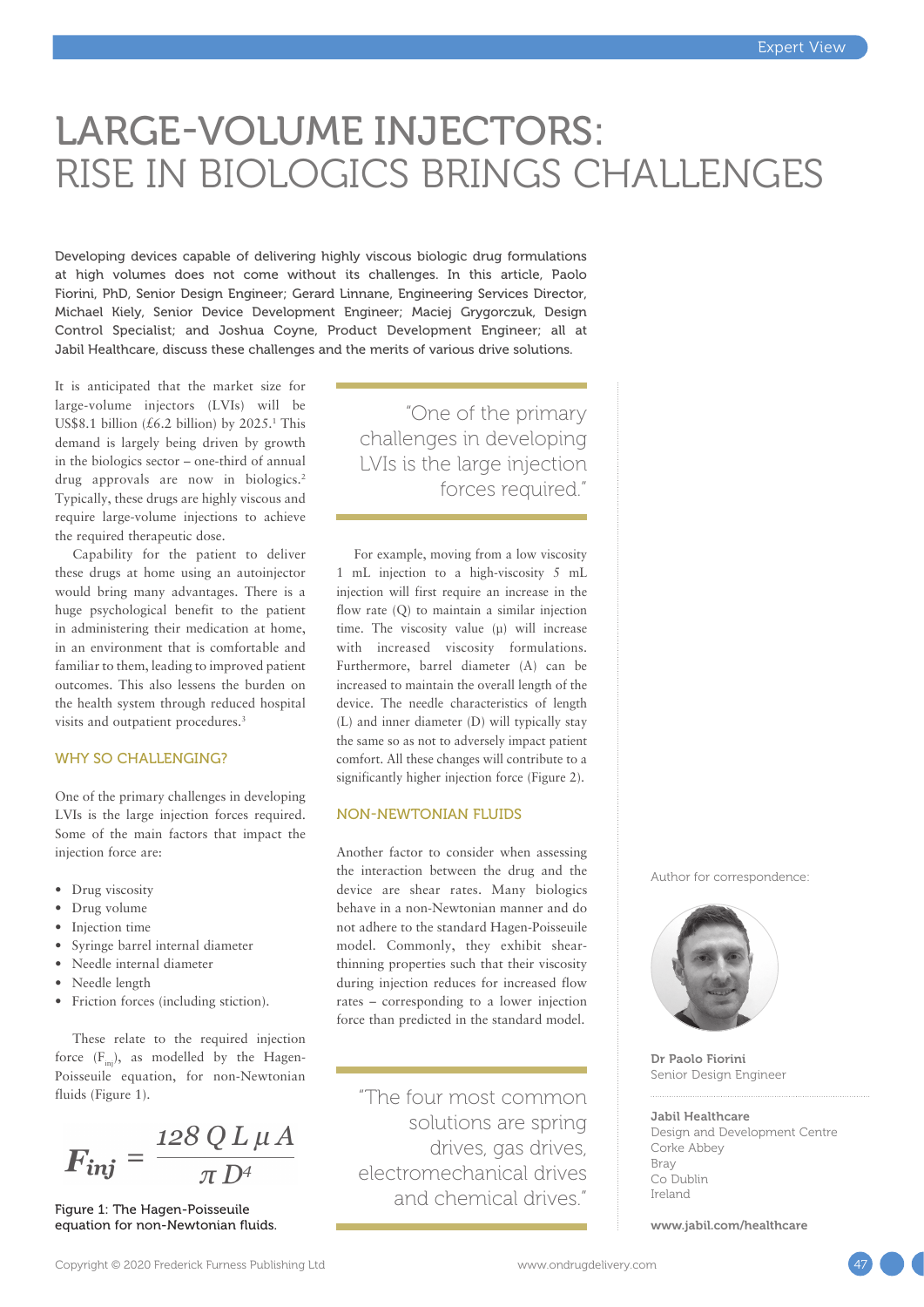

Figure 2: The impact of viscosity and volume on injection force.

Each drug formulation should undertake a rheological assessment to understand its behaviour during injection. This would avoid potential over-engineering of the device to provide an injection force that is above requirements. From a drug viability perspective, it is important to understand the impact of high shear rates during injection on drug integrity and performance – for example, to avoid damage to the drug.4

# WHAT ARE THE OPTIONS?

Having established the need for a high force to drive the injection, what are the main options out there to achieve this? The four most common solutions are spring drives, gas drives, electromechanical drives and chemical drives. Here, a brief overview of each option is provided along with benefits and challenges of each.

### **Spring Drive**

The most widely used energy source for autoinjectors is the spring drive (Table 1). This solution has many advantages, with a wide selection of established suppliers to the medical device industry, well understood automated assembly methods and a relatively low cost. However, the high force required for LVIs introduces several challenges for spring mechanism designs.

Typically, the spring driven mechanism will need to be stored in a compressed state for a long period (more than three years). The force in this compressed state is driven by the maximum injection force, along with the force required to compress the spring to its starting position (Figure 3).

It will be necessary for the components used to maintain the spring in a compressed state to be highly resistant to creep. A cost-effective solution here would be to use high-performance polymers such as liquid crystal polymer. However, it would

| <b>Benefits</b>                        | <b>Challenges</b>        |
|----------------------------------------|--------------------------|
| Lower cost solution                    | High load during storage |
| Non-complex assembly                   | Variable injection speed |
| Low risk for drug compatibility issues | Device size              |

Table 1: Spring drive benefits and challenges.



Figure 3: Injection versus spring force.

A potentially more expensive but lower-risk solution would be the use of metallic components. For these, careful consideration should be given to the optimal manufacturing method at an early design stage. For a pen injector device, deep drawing and impact extrusion can be cost-effective methods for producing metallic parts with hollow, cylindrical geometries. Part geometry should be optimised at an early stage to suit the chosen manufacturing method.

An additional challenge with springdriven mechanisms is maintaining the overall length within an optimal form factor for usability. For a standard compression spring, there is a minimum compressed length that can be achieved based on the maximum force required, the length of travel required and the k-factor of the spring. This could potentially be reduced by using novel spring designs such as volute springs – a conical spring with a short, compressed length – or dual springs.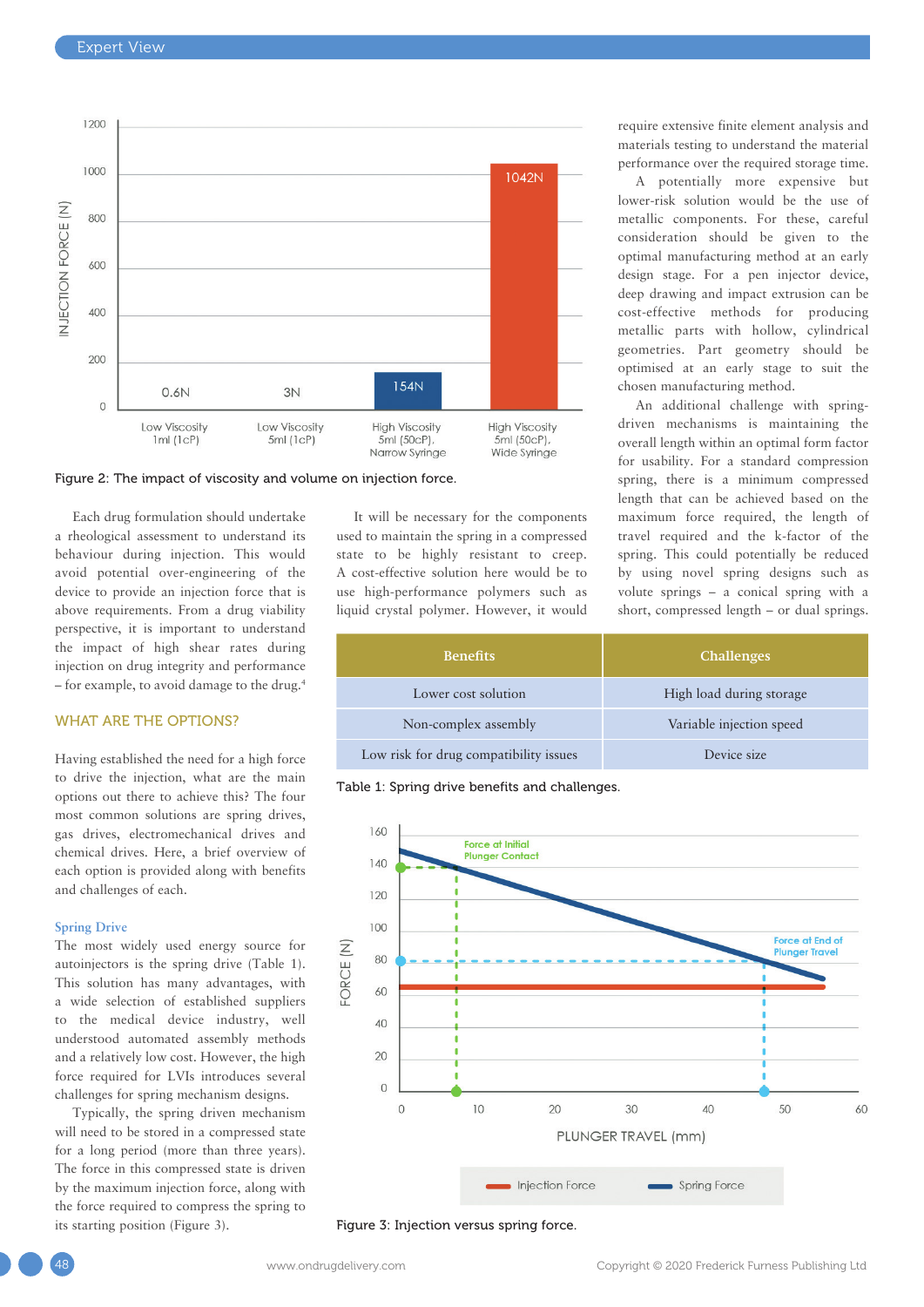Clock springs could also be used in this application, which would give the added benefit of maintaining a constant force over the injection travel.

# **Gas Drive**

Compressed gas has many advantages as a drive mechanism (Table 2). It can generate a very high force output within a small form factor. It requires very few components to operate and exhibits low noise during operation.

However, selecting the appropriate gas for the application can be challenging. Principally, there are two main options – single-phase gases and dual-phase gases (including refrigerants). As refrigerant gases are typically being phased out due to their environmental impact, singleand dual-phase gas options excluding refrigerants are discussed here. Two of the more challenging aspects of a gas drive design are discussed in further detail here – pressure output stability and leakage.

Single-phase gases will have a reduction in pressure output from beginning to end of delivery and exhibit a relatively low sensitivity to temperature. Dual-phase gases will provide a relatively constant pressure over the drug delivery; however, the pressure output is highly sensitive to ambient temperature (Figure 4). Understanding operational temperature range, required injection time and expected injection force profile are critical in selecting the correct gas solution for the application.

It is also important to consider leakage from the container over the device lifetime. What detections should be put in place at production to mitigate against leaking canisters? – i.e. weighing the gas contents at various stages through production, adding tracer elements to the gas for detection or temperature testing to raise the internal pressure of the gas and stress test the canisters. Isolation of the gas from the drug and venting of the gas are other design features that it is critical to assess and implement into the design.

| <b>Benefits</b>                                          | <b>Challenges</b>                         |
|----------------------------------------------------------|-------------------------------------------|
| High power density, only applying force<br>when actuated | Gas sensitive to pressure and temperature |
| Can provide a constant pressure                          | Leakage and exhaust gas management        |
| Quiet during use                                         | Limited supply chain options              |

Table 2: Gas drive benefits and challenges.



Figure 4: Injection force versus plunger travel.

#### **Electromechanical Drive**

For a platform injector device, an electromechanical drive mechanism (Table 3) can provide the flexibility and tunability required to deliver a range of drug viscosities and volumes with customised drug delivery profiles. It also has the advantage of adding connectivity to help with patient monitoring and compliance. There are, however, some challenges for electromechanical drives.

Integration of the electronics and the componentry into the overall mechanical design is a significant challenge. This requires a strong systems-level engineering approach to ensure a robust device at production volumes. Here are some examples (Figure 5) where a motor and printed circuit board assembly (PCBA) must be assembled into the plastic bottom housing of an injector pen. The motor

| <b>Benefits</b>                       | <b>Challenges</b>              |
|---------------------------------------|--------------------------------|
| Hugh flexibility as a platform device | Potentially high cost solution |
| Potential to add connectivity         | Meeting power requirements     |
| Low risk for drug compatibility       | Firmware development           |

Table 3: Electromechanical drive benefits and challenges. The meets requirements.

to understand the PCBA requirements – namely, the manufacturing tolerances, the cut-out tolerances and the component placement tolerances. Assembly tolerances for placing the PCBA and the motor into

the housing are also important. Finally, the moulding tolerances on the plastic housing need to be considered. In a typical project, components will be sourced from multiple suppliers (Figure 5). Systemslevel planning and execution are critical to ensure the final device will assemble correctly and function as intended when these components are brought together in the final device.

has negative and positive terminals on its undercarriage that are to align with contact pads on the PCBA. This contact will require an interference fit to ensure a robust electrical connection. Both the PCBA and the motor will be heat staked into position using posts in the bottom housing. For a successful assembly, it is critical

By adding electronics to the device, there is also additional complexity in testing that will need to be completed on the device to meet stringent electrical safety standards. The firmware development will also need to be managed in conjunction with the PCBA design and validated to ensure it